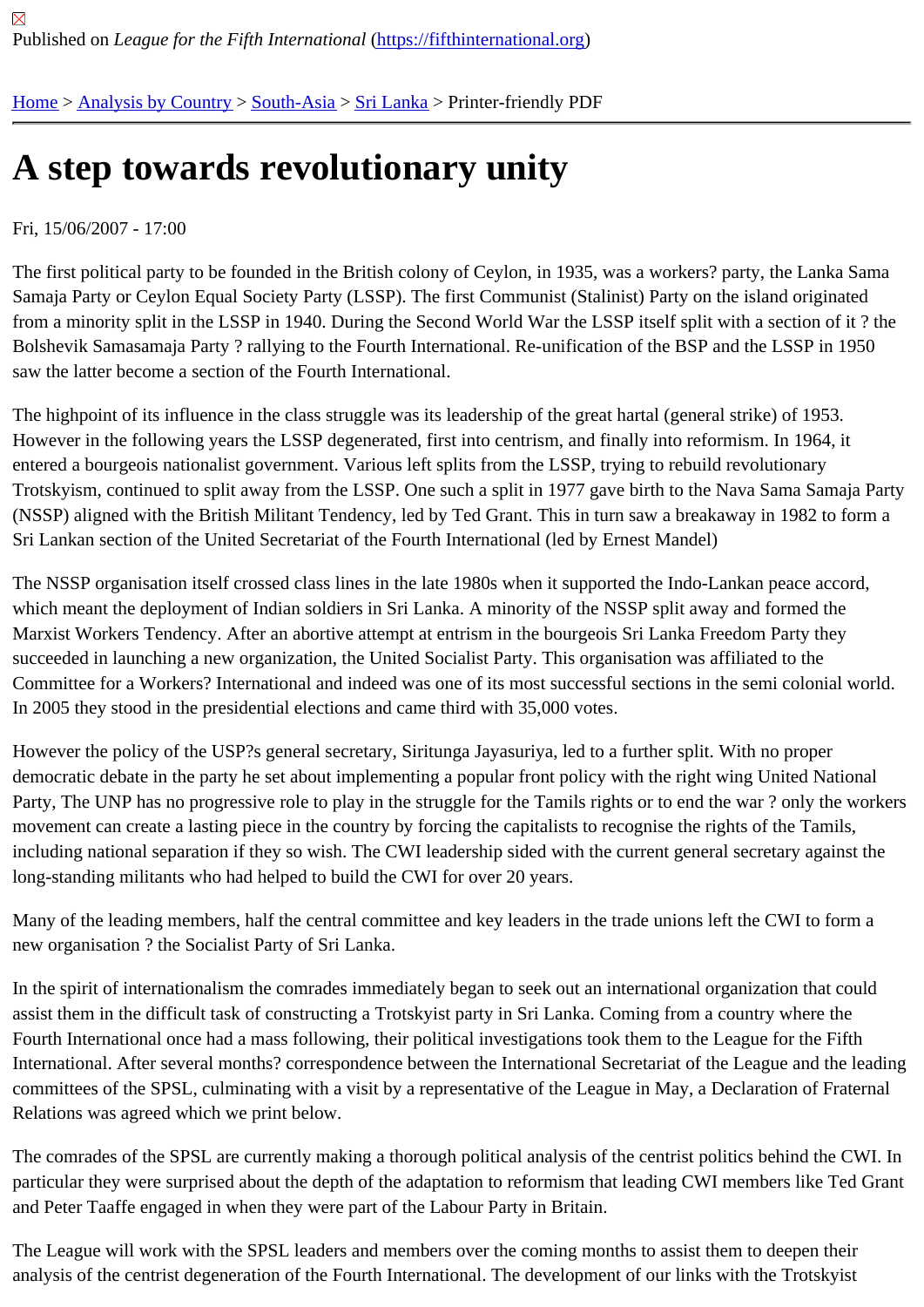movement in Sri Lanka and the connections that the SPSL has with sizeable working class forces (especially within the health workers union) opens the possibility for serious numbers of working class militants in Sri Lanka to be won to the call for a Fifth International.

Revolution, the independent youth movement in solidarity with the League also hopes to work with the young members of the SPSL to build a section of Revolution. Continued discussions if they lead to a fusion of our two organisations will allow the struggle for a Fifth International to take further important steps forward South Asia, a region which will be a crucial battle ground in the struggle for socialism in the 21st century.

1 The world imperialist system is in a stage of globalisation. Barriers to capitalist exploitation are being torn down across the world. On every continent, the bourgeoisie is attacking the working class, seeking to privatise and break up the public sector and drastically to reduce social welfare. The US government and its allies are waging their ?war on terror? against those that resist their domination, at home and abroad. They have occupied Afghanistan and Iraq, and the threat of war is used to force countries like Iran to submit to US dominance. The purpose is to prolong the ?American Century? ? i.e. US dominance of the semi-colonial world, the robbery of its natural resources and the exploitation of its workers and peasants. At the same time, rivalries between imperialist powers are re-emerging, with the EU, Japan and Russia all raising their military spending sharply.

2 From 1991, the propagandists of capitalism claimed that a new epoch of global development and peace had opened with the restoration of capitalism in the USSR and the other bureaucratically degenerate workers? states, and with the ?opening up? to multinational capital of the countries of the ?third world?. Yet within a decade this lie had been exploded by crisis and war (such as the ?Asian crash?, the Balkan and Middle Eastern wars). Despite the present boom in the imperialist heartlands, and in countries like China and India, further global crises, even more destructive ones, are inevitable. Imperialism remains the final, declining stage of capitalism.

3 Rapidly mass movements rose up to oppose ?globalisation? and the ?new imperialism?. Hundreds of thousands protested at the summits of the handful of rich and powerful states, the G8, World Bank and the IMF. Millions worldwide demonstrated against the invasion of Iraq, opposition to the war has grown as the death toll rises. In Latin America, Africa and Asia movements of workers and peasants have mobilised to resist the takeover of their natural resources, the privatisation of their public utilities, the super-exploitation of their workforces.

4 In Palestine, Lebanon, Iraq and Afghanistan, resistance has mounted against invasion and occupation by the imperialists and their Zionist agents. We declare our solidarity with the struggles to expel the imperialist armies from the Middle East and call for the closing of all naval and airbases from which the imperialists seek to dominate the semicolonial countries.

5 In South Asia, a social crisis is mounting. In Pakistan a mass popular democratic movement is emerging to challenge the dictatorship of General Musharraf ? the proletariat, organising independently of the bourgeois democratic forces, must come to the head of the movement to drive him from office. In Nepal the workers and urban masses have brought down the absolute monarchy of King Gyanendra, but still the monarchy remains and the bourgeois parties retain the power. In India the rapid growth of industry has expanded the working class ? but in the government of West Bengal the workers? party ? the CPI(M)- has revealed again its completely bourgeois programme by attacking the workers and poor peasants and implementing neoliberal policies.

6 In Sri Lanka the election of the new coalition government ? with participation of the vicious Sinhalese chauvinists of the JVP ? has opened a new and dangerous phase of civil war. Inflation has massively increased; the government squanders what money it has on the military in its war against the Tamils. Civil liberties are stripped bare as the police clamp down on those who dissent against the government?s racist war. The fostering of Sinhalese chauvinism amongst workers and youth is the government?s conscious attempt to divert rage against poverty, lack of jobs, social decline towards the Tamil workers rather than towards the true cause of these ills: the bourgeoisie.

7 The alternative to the nightmare of fratricidal national conflict is the formation of a revolutionary workers? party in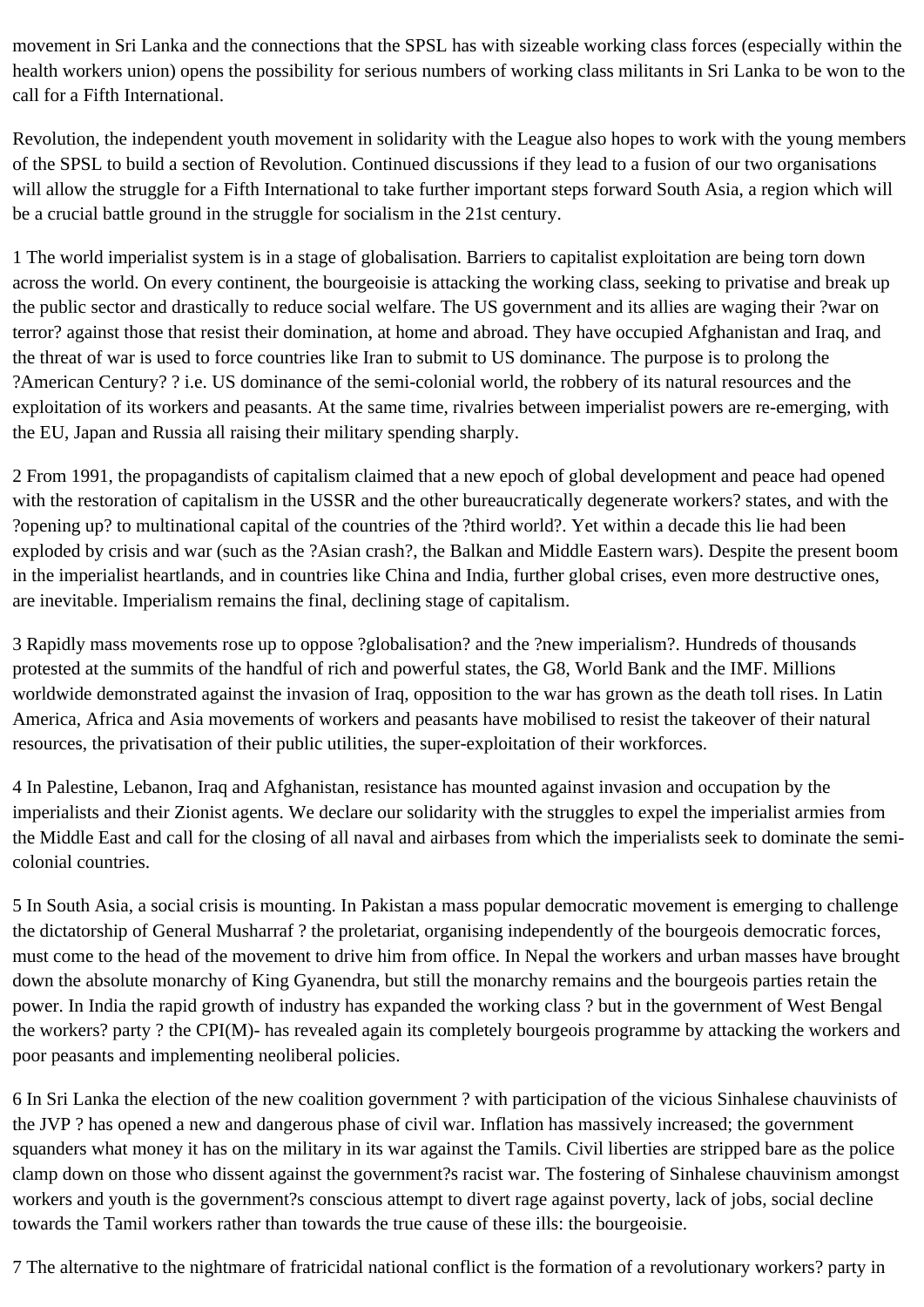Sri Lanka. Such a party must defend the Tamil people?s right to self determination ? up to and including the formation of a separate state if they so wish ? and the right of the Tamil people to resist repression by the Sinhalese chauvinists and the government. It must strive to bring the working class to the head of the fight against national oppression, declaring in the words of Karl Marx that ?a nation which oppresses another can never itself be free?.

8In this struggle, the working class must maintain its independence. We utterly reject the people?s front policy of forming a political bloc with democratic bourgeois parties, such as was proposed in 2006 by the United Socialist Party (Sri Lankan section of the Committee for a Workers International), an abandonment of class principle which led to the formation by the proletarian wing of the party of the new Socialist Party of Sri Lanka. This led to the General Secretary of the USP attempting to form an alliance with the bourgeois UNP and not first of all with the left. Only through class independence and a rejection of the people?s front policy can the working class party link the fight against chauvinism and national oppression to the fight against capitalist exploitation and oppression of the workers and rural poor of the entire island. In this way the Socialist Party strives to unite working people from Tamil, Sinhalese and all ethnic and religious communities to break the power of the ruling class and their imperialist masters.

9 We fight for an end to capitalism and for the working class to take power and to build a new society based on a democratically planned economy. We believe that only such working class power can fully and finally liberate all those who suffer exploitation and oppression, on the basis of gender, race, nationality or sexual orientation. We look to the Russian Revolution 90 years ago as the model for working class revolution. We adhere to Trotsky?s theory of permanent revolution and use the method of Trotsky?s transitional programme and the early Fourth International. The crowning point of our programme is the creation of soviets and an armed workers? militia and the struggle for the dictatorship of proletariat.

10 It is our duty to warn the working class that the ruling classes of the world, imperialist and semi-colonial will never allow the working class to take power by exclusively peaceful means, by winning a majority in parliament, etc. They will resort to force long before that and the working class has to be prepared for this. Today political tendencies such as the Fourth International and the Committee for a Workers International ? of which the SPSL was recently a part ? are deliberately seeking to obscure this basic truth. Such equivocation is not Leninism or Trotskyism but centrism, which vacillates hopelessly between revolutionary words and reformist deeds.

11 We cannot fight for socialism in Sri Lanka alone, nor in any isolated country. It is necessary for the world working class to build a new revolutionary International to fight for socialism across the world. The SPSL, after discussions with the League for the Fifth International, believes that it is advancing the clearest revolutionary method on which to build this new world party today. Therefore we call on all political organisations that are fighting for the power of the working class and the overthrow of capitalism, all militant trade unions waging the class struggle, to join us in declaring for the formation of a Fifth International and in discussing the programmatic and organisational basis on which a new world party of social revolution can be built.

12 We agree to establish fraternal relations between the SPSL and the League for the Fifth International with a view to deepening political and methodological understanding of its programme. To this end the SPSL will translate the League?s programme From Protest to Power into Sinhalese and Tamil.

13 We agree that the SPSL will discuss with the council of REVOLUTION ? the international socialist youth movement which works in political solidarity with the League for the Fifth International ? the possibility of building a section of REVOLUTION in Sri Lanka.

14 The SPSL and the League will take forward this process of revolutionary unification: the International Executive Committee of the League will discuss with the SPSL how it can become a sympathising section of the League and ultimately be admitted as a full section at the League?s next international congress. We will work in conjunction with other League supporters in South Asia to seek out co-thinkers in as many countries of the region as possible and hopefully to build sections there that will work in the closest solidarity.